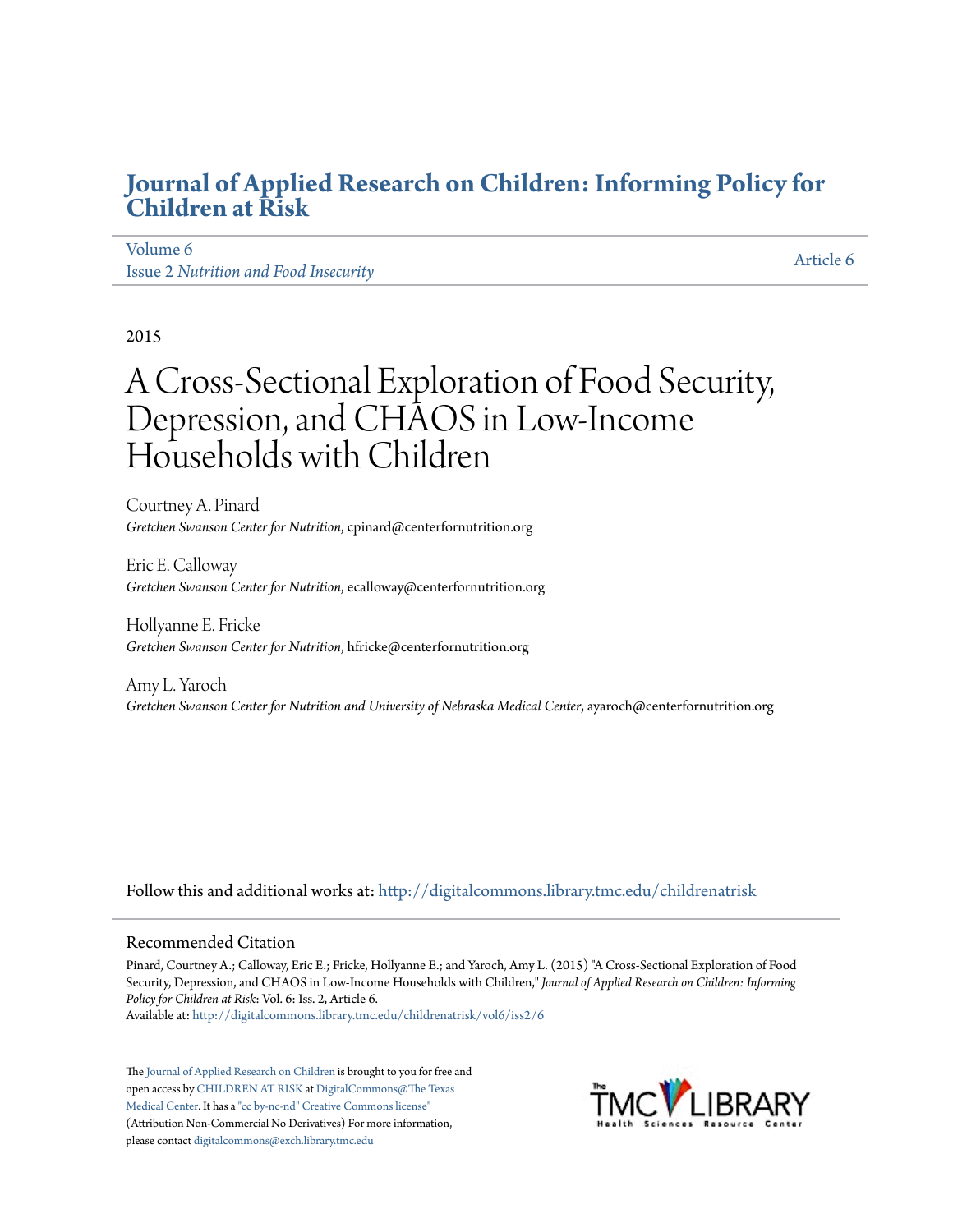#### **Introduction**

The absence of access to adequate food by all people, at all times, in order to support an active and healthy life is a phenomenon referred to as food insecurity.<sup>1</sup> The economic recessions of the early 21st century have led to increases in the number of reported food insecure households in the United States. <sup>2</sup> Households with children experience food insecurity at increased rates, with 9.4% of households with children reported food insecure compared to the overall 14.0% of households in 2014. <sup>1</sup> Research has revealed that child food insecurity is related to multiple adverse health and developmental outcomes among children (e.g., hospitalizations, lower math and reading achievement, and poorer psychosocial functioning).<sup>3-7</sup>

Food insecurity is posited to impact *all* members of a household, through a variety of ways. Depression has been linked to food insecurity, particularly among low-income women.<sup>8–10</sup> Perhaps low-income mothers, oftentimes single female heads of household, are responding to stressors in the environment associated with the experience of food insecurity.<sup>11</sup> Leung and colleagues found a dose-response relationship between depression and food insecurity among both men and women, with higher prevalence of depressive symptoms reported corresponding with increasing rates of food insecurity.<sup>12</sup>

Recently, it has been demonstrated that children report experiencing aspects of food insecurity—cognitively, emotionally, and physically—despite parents attempts to buffer their experience.<sup>13</sup> Beyond food insecurity, low-income children and youth face an array of suboptimal, chaotic living conditions, such as residing in more crowded, noisier, and poorer-quality housing and experiencing less structure, routine, and predictability in their daily home life.<sup>14–16</sup> This experience of "chaos" and its relationship to parenting and child development outcomes was the impetus for the development of the Confusion, Hubbub, and Order Scale (CHAOS).<sup>17</sup> In subsequent utilization of the CHAOS instrument, it has been documented that low-income adolescents' parents report higher levels of chaos than their more affluent counterparts, and this experience of chaos has adverse effects on socioemotional adjustment, longitudinally.<sup>18</sup> Furthermore, CHAOS and low socioeconomic status at the household level have been suggested to be independent sources of shared environmental influences that may negatively impact a child's development.<sup>19</sup> One particular study confirmed the links between household chaos and parenting and indicated that household chaos is predictive of children's problem behavior(s), over and above other factors such as parenting.<sup>20</sup> The scale has been tested among low-income parents, and household chaos was found to be associated with multiple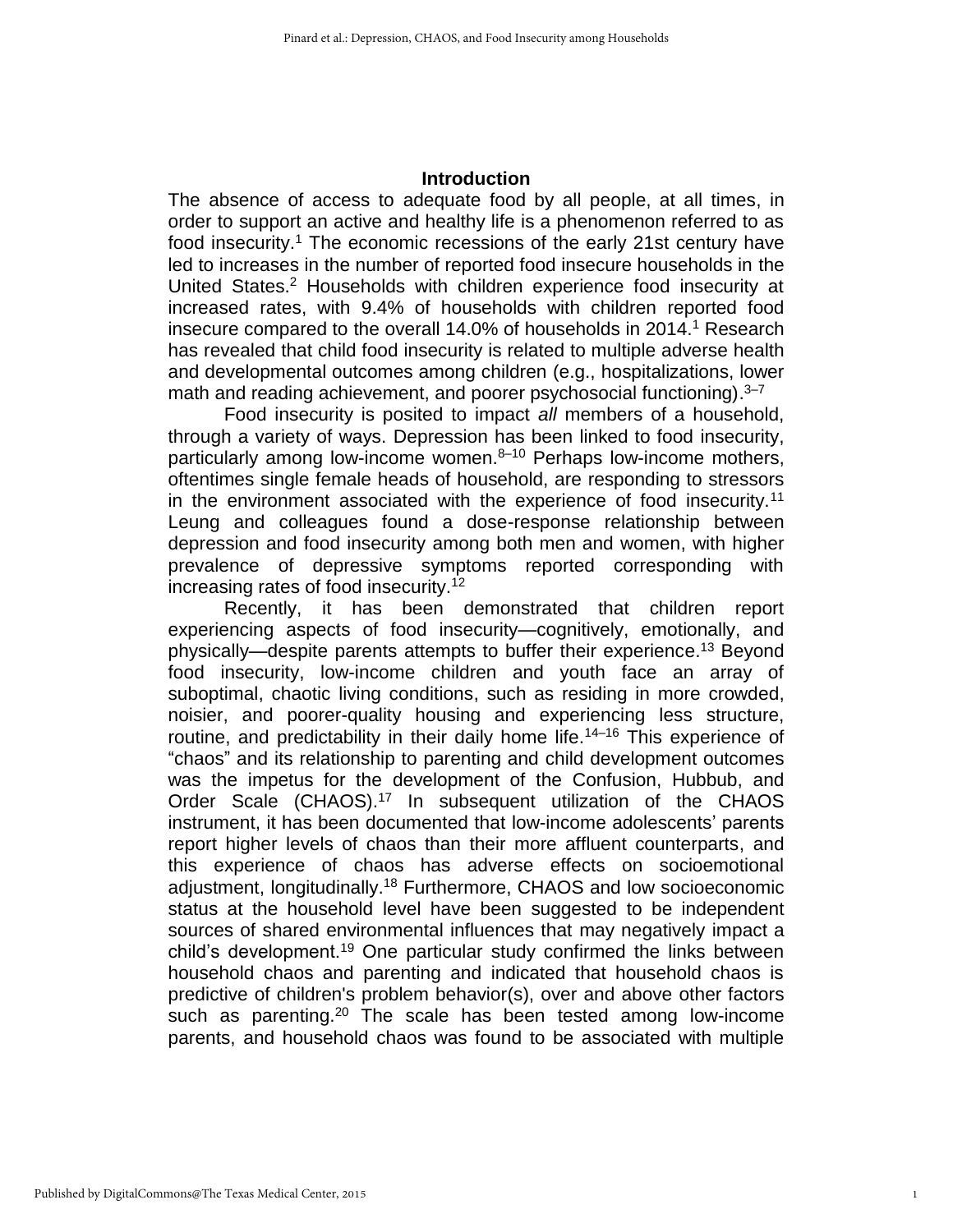detrimental correlates among parents (e.g., elevated levels of harsh or inconsistent discipline of parents toward their children) and children (e.g., elevated levels of behavior problems and reduced social abilities).<sup>21</sup>

Although linkages between food insecurity and depression have been demonstrated, as well as a general characterization of how CHAOS relates to the home environment and child development, no studies have explored the relationship between CHAOS, depression, and food insecurity among a very low-income population. The purpose of this paper was to evaluate the cross-sectional relationship between depression, CHAOS, and sociodemographics/family characteristics on levels of food insecurity among low-income households with children, ages 0-18 years.

#### **Methods**

Surveys were developed and collected as part of a baseline evaluation of a community-based initiative to address hunger and food insecurity in a medium-sized midwestern city. Participants were recruited from various community venues in areas where low-income families live and spend time (e.g., public libraries, food pantries). Eligible participants were 19 years of age and older, a parent or primary caregiver to at least one child living in the same household 50% of the time or more, and English- or Spanish- speaking. Survey items included nutrition assistance program participation, food security, depression, CHAOS, and sociodemographics/family characteristics.

#### **Measures**

**Sociodemographics and family characteristics.** The variables assessed included race/ethnicity (non-Hispanic white, non-Hispanic black, Hispanic/Latino, American Indian, and all other races/ethnicities), age (18- 29; 30-39; 40-44; 45-49; 50-64; 65 and older), sex (male or female), education (no formal education; grade school; high school or equivalent; vocational, business, or trade school; 2-year junior or community college; 4-year college or university; graduate or professional school), income (none; \$5,000 or less; \$5,000-\$10,000; \$10,001-\$15,000; \$15,001- \$20,000; \$20,001-\$25,000; \$25,001-\$30,000; \$30,001-\$35,000; \$35,001- \$50,000), and Supplemental Nutrition Assistance Program participation (yes or no).

**Depression.** A modified version of the Short Depression-Happiness Scale (SDHS)<sup>22</sup> was used to measure depression. The SDHS is a 5-item scale that is a dual measurement of depression and happiness as opposite ends of a single continuum. Participants rate how often they experience negative and positive feelings. Responses were self-reported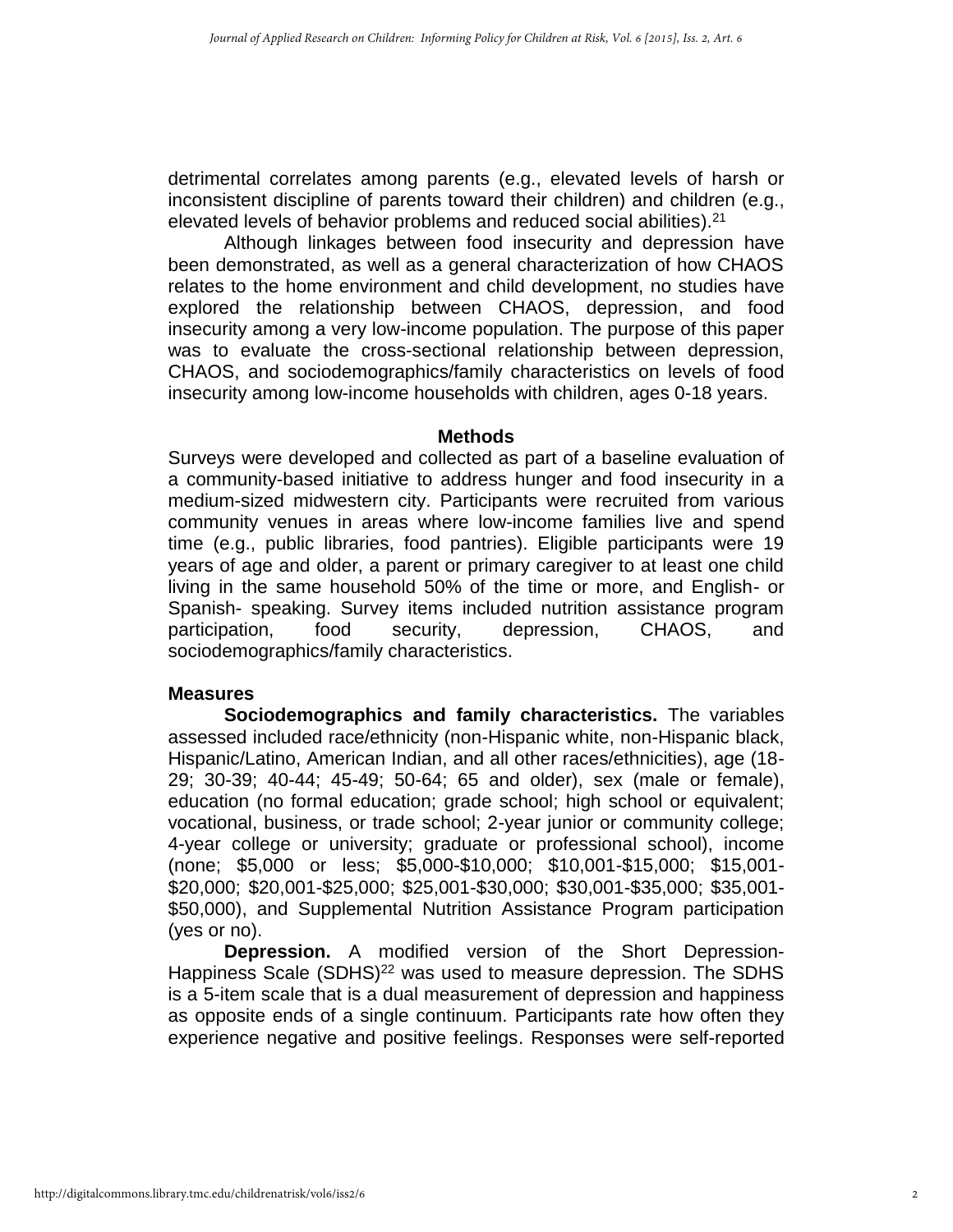Likert scales and scored from 0 ("strongly disagree") to 4 ("strongly agree"). Raw scores were the mean of responses. Participants were grouped into "low," "medium," and "high" classifications based on raw score tertiles.

**CHAOS.** A short version of the CHAOS scale was used. Using 6 items, the inventory assesses the level of routine, noise, and general environmental confusion. Responses were self-reported Likert scales and scored from 0 ("strongly disagree") to 4 ("strongly agree"). Raw scores were the mean of responses. Participants were grouped into "low," "medium," and "high" classifications based on raw score tertiles. Initial testing of the CHAOS survey included 15 items,<sup>17</sup> although others have used the 6-item version.<sup>19</sup> Matheny and colleagues provided preliminary evidence for the validity and reliability of the 15-item scale in terms of correlations with observational measures of home disorganization and parenting, internal consistency (Cronbach's  $\alpha = 0.79$ ), and 12-month stability  $(r = 0.74)^{17}$  Using the 6-item scale, Hart and colleagues demonstrated moderate inter-rater reliability  $(r = 0.77)$ .<sup>19</sup>

**Household Food Security.** The United States Department of Agriculture (USDA) 6-item Household Food Security Module<sup>23</sup> was used to assess food security status at the household level. Questions are ordered by severity and attribute-related experiences or behaviors to insufficient resources to buy food over the past 12 months. A raw score was created by summing the affirmative responses to the 6 questions, with a higher score reflecting higher levels of food insecurity (or very low food security). Categories were then assigned on the basis of guidelines from the USDA, <sup>23</sup> with the following scores reflecting varying levels of food security:  $0 =$  "high food security";  $1 =$  "marginal food security";  $2-4 =$  "low food security"; and  $5-6 =$  "very low food security." These categories were collapsed and operationalized as a binary outcome (high/marginal vs. low/very low food security).

# **Analysis**

Percentages and mean  $\pm$  standard deviations were used to describe sociodemographics and family characteristics among all participants. Alpha level for statistical significance was set at 0.05. The primary independent variables were depression and CHAOS (both split into tertiles). Other variables were collapsed for analyses: age (ages 18-39 or 40 years and older), education (high school or less vs. greater than high school), race and ethnicity (non-Hispanic white, non-Hispanic black, Hispanic, and other), income (0-\$10,000 vs. \$10,001 and above), and marital status (married or living with partner vs. divorced, widowed,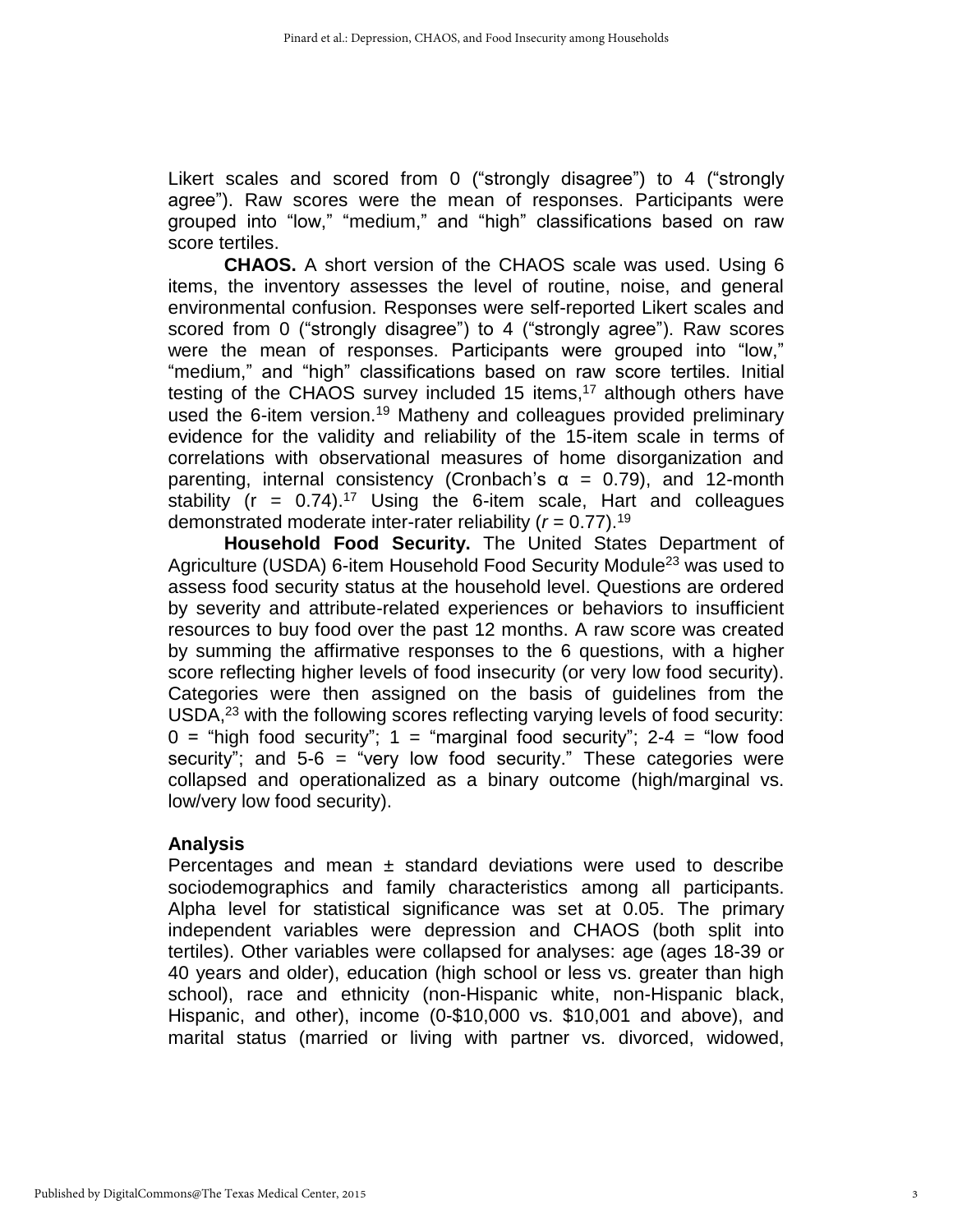single). Descriptives and chi-square tests were conducted for all variables. Potential covariates were assessed (e.g., age, income, education, race/ethnicity, sex, SNAP participation, number of children and adults in the household, and marital status) and included in the final logistic regression model through backward elimination. All statistics were conducted using SAS (version 9.2, SAS Institute Inc., Cary, NC).

# **Results**

# **Sociodemographics and Family Characteristics**

Table 1 shows the sociodemographic and family characteristics of the sample population, with a large percentage of very low-income participants (e.g., 71% earning less than \$20,000 a year; 2015 federal poverty line for a family of four =  $$24,250$ ).<sup>24</sup> In addition, 59% of respondents reported that they currently receive SNAP benefits. Table 1 also shows that respondents were 75% female and that about half of the respondents were aged 18-39 (52%). The majority of respondents were African American (42%) or white (31%), with fewer Hispanic respondents (12%). Most of the respondents had a high school or equivalent level of education (56%). Finally, the mean number of children in households was  $2.33$  (SD = 1.58; this data point is not shown in the table).

[TABLE 1]

Table 2 describes univariate relationships between study variables and varying household food security levels. Those in the "high" and "medium" groups for depression and CHAOS were both more likely than the "low" groups to experience low or very low food security. Income and education were also related to food security, with low levels of education and low income being associated with low or very low food security. Age, sex, race/ethnicity, and marital status were not associated with food security status.

# [TABLE 2]

In Table 3, the unadjusted and adjusted odds ratios for being "low or very low" food secure (e.g., food insecure) were assessed using depression and CHAOS as predictor variables. In unadjusted analyses of depression and CHAOS, these variables accounted for 4% and 7% of the variance, respectively (depression: OR = 0.33, CI = 0.16-0.67; *p* < 0.01; CHAOS: OR =  $0.21$ , CI =  $0.10 - 0.45$ ;  $p < 0.001$ ). In the adjusted models that controlled for relevant covariates (i.e., age, income, education, and sex),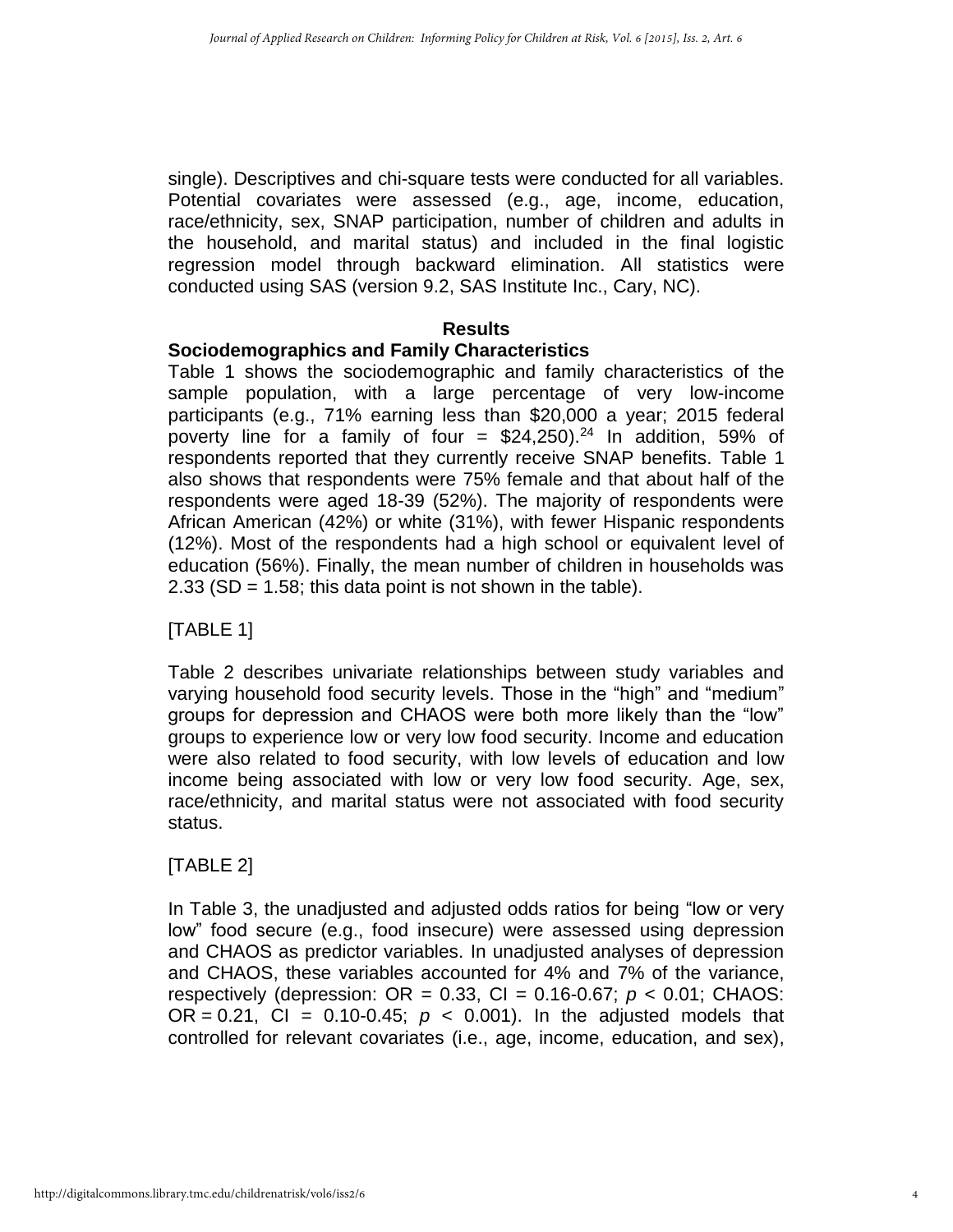effects were similar. The adjusted model with depression as the predictor variable explained 10% of the variance in food security level, with those reporting the lowest tertile of depression being significantly less likely to report low and very low levels of food security when compared to the highest level of depression (OR =  $0.31$ , CI =  $0.15$ -0.65;  $p < 0.01$ ). In the adjusted model for CHAOS, 14% of the variance in food security level was accounted for, and those reporting the lowest tertile of CHAOS were significantly less likely to report low and very low levels of food security when compared to the highest level of CHAOS (OR  $= 0.20$ , CI  $= 0.09$ -0.43; *p* < 0.01). Lastly, in a model with CHAOS and depression included simultaneously, as well as controlling for covariates, the effect of depression was attenuated and not significant while CHAOS remained statistically significant (OR =  $0.25$ , CI =  $0.11$ - $0.56$ ;  $p < 0.01$ ).

[TABLE 3]

#### **Discussion**

This study demonstrated that CHAOS and depression may be important correlates to explore further in relation to food insecurity. Families who reported higher levels of either CHAOS or depression were more likely to also report lower levels of household food security. CHAOS and depression may have some overlap and play similar roles in food insecure households with children, as CHAOS demonstrated a stronger relationship with food security than depression when controlling for sociodemographics. CHAOS is a scale that has not been tested widely among food-insecure populations and might help explain some of the stress experienced by low-income and food-insecure families. In addition, these variables should be explored further and compared across more varied population (e.g., socioeconomic status).

Potential negative outcomes have been demonstrated for the variables included in the current study, often separately. There has been a relationship demonstrated between parental depression and child psychoemotional impairment.25,26 The impact of food insecurity on child academic achievement, cognitive performance, and physical development has been shown.<sup>27,28</sup> Perhaps the relationship between child outcomes of food insecurity are mediated through the child internalizing challenges experienced at home. A less studied variable is CHAOS, which has been described as having an impact on child development and other related variables.<sup>14–16</sup> This study begins to draw relationships between these 3 variables, as they often occur in an overlapping manner among lowincome populations.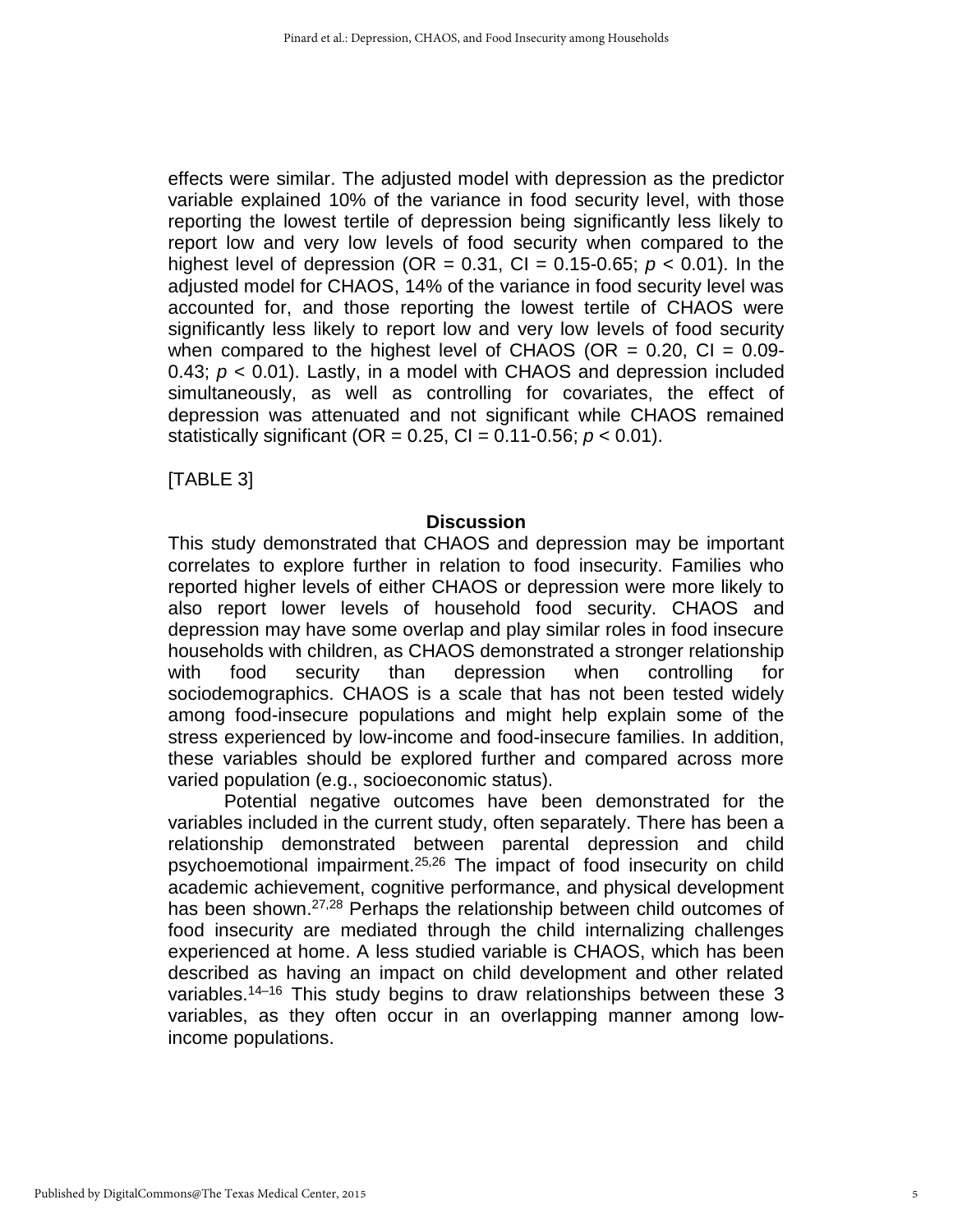This study has limitations, the first of which is the fact that the results are based on cross-sectional data, thus limiting attributions about the direction of causality between variables.<sup>29</sup> In addition, there may be other variables not assessed that influence and moderate relationships between CHAOS, depression, and food insecurity (e.g., psychosocial variables, parenting style). Furthermore, the sample was relatively small and from one geographic area in the midwestern US, limiting generalization of results to a national low-income and food-insecure sample. Also there may have not been differences by sex since the sample was predominantly female.

Several strengths of this study should be noted, including the realworld aspect of these data, which were collected in a community setting, and the ability to collect information on a large group of very-low foodsecure families with children. The higher rates of food insecurity experienced by this typically understudied sample population allowed for exploration of factors not previously explored in relation to food insecurity, namely CHAOS and depression. Future studies seeking to assess and alleviate food insecurity should consider including and intervening on these potentially important factors (e.g., CHAOS and depression). $^{30}$ 

More in-depth study of the home environment and potential mechanisms for how depression, CHAOS, and food insecurity may interact and influence a multitude of child outcomes is also warranted. Future studies may want to consider a longitudinal design following families with children over time to better understand causation and implications of CHAOS, depression, and food insecurity and best potential strategies to intervene. Concurrent observational studies may provide a richer understanding of the home environment and child development. Elucidating the psychological aspects of food insecurity, in tandem with other potentially important factors (e.g., physiological hunger, dietary patterns, and psychosocial factors), may help inform the development of tailored interventions to alleviate food insecurity among low-income households with children and ultimately improve health, achievement, and related outcomes in children.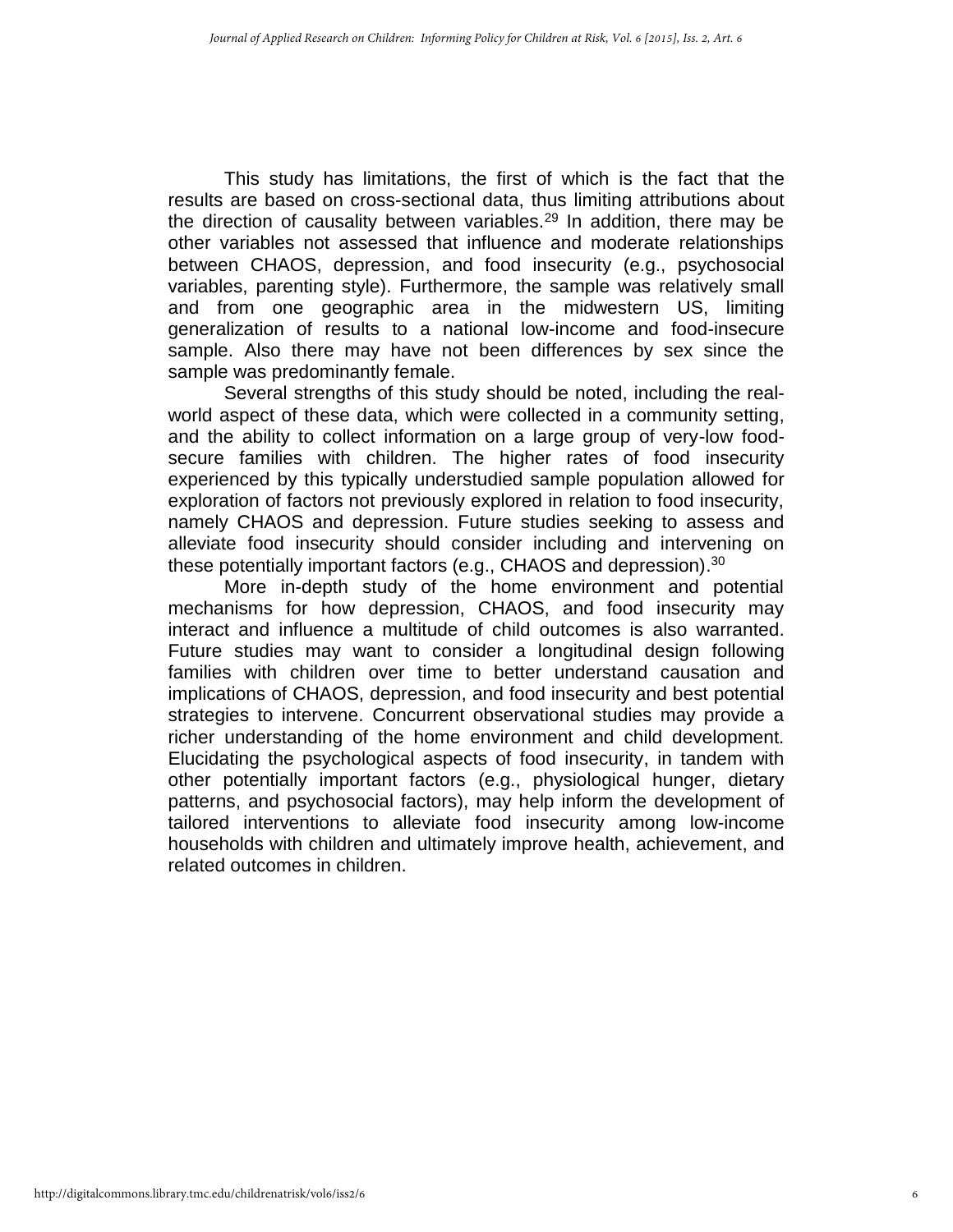### **References**

1. Coleman-Jensen A, Rabbitt MP, Gregory C, Singh A. *Household Food Security in the United States in 2014*. Washington, DC: US Dept of Agriculture, Economic Research Service; 2015. http://www.ers.usda.gov/publications/err-economic-research-

report/err194.aspx. Accessed September 29, 2015.

2. Andrews M, Nord M. Food insecurity up in recessionary times. *Amber Waves.* December 1, 2009:32-36. http://www.ers.usda.gov/amberwaves/2009-december/food-insecurity-up-in-recessionary-

times.aspx#.VnL1TfkrLIV. Accessed September 29, 2015.

3. Cook JT, Frank DA, Berkowitz C, et al. Food insecurity is associated with adverse health outcomes among human infants and toddlers. *J Nutr*. 2004;134(6):1432-1438.

4. Cook JT, Frank DA, Levenson SM, et al. Child food insecurity increases risks posed by household food insecurity to young children's health. *J Nutr*. 2006;136(4):1073-1076.

5. Eisenmann JC, Gundersen C, Lohman BJ, Garasky S, Stewart SD. Is food insecurity related to overweight and obesity in children and adolescents? a summary of studies, 1995-2009. *Obes Rev*. 2011;12(5):e73-e83.

6. Alaimo K, Olson CM, Frongillo EA Jr. Food insufficiency and American school-aged children's cognitive, academic, and psychosocial development. *Pediatrics*. 2001;108(1):44-53.

7. Melchior M, Chastang JF, Falissard B, et al. Food insecurity and children's mental health: a prospective birth cohort study. *PLoS One*. 2012;7(12):e52615.

8. Kaiser L, Baumrind N, Dumbauld S. Who is food-insecure in California? findings from the California Women's Health Survey, 2004. *Public Health Nutr*. 2007;10(6):574-581.

9. Laraia BA, Siega-Riz AM, Gundersen C, Dole N. Psychosocial factors and socioeconomic indicators are associated with household food insecurity among pregnant women. *J Nutr*. 2006;136(1):177-182.

10. Heflin CM, Siefert K, Williams DR. Food insufficiency and women's mental health: findings from a 3-year panel of welfare recipients. *Soc Sci Med*. 2005;61(9):1971-1982.

11. Whitaker RC, Phillips SM, Orzol SM. Food insecurity and the risks of depression and anxiety in mothers and behavior problems in their preschool-aged children. *Pediatrics*. 2006;118(3):e859-e868.

12. Leung CW, Epel ES, Willett WC, Rimm EB, Laraia BA. Household food insecurity is positively associated with depression among low-income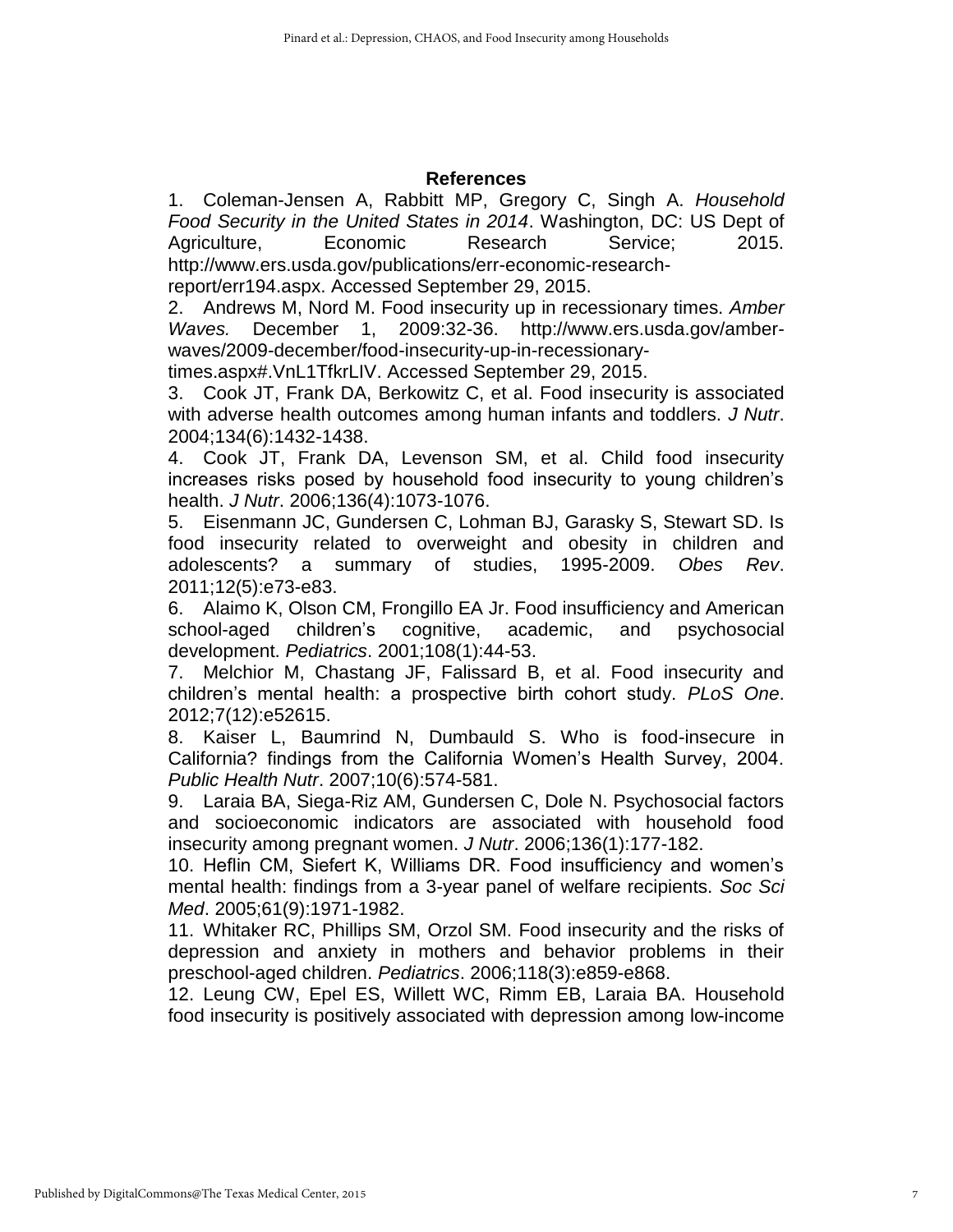Supplemental Nutrition Assistance Program participants and incomeeligible nonparticipants. *J Nutr*. 2015;145(3):622-627.

13. Fram MS, Frongillo EA, Jones SJ, et al. Children are aware of food insecurity and take responsibility for managing food resources. *J Nutr*. 2011;141(6):1114-1119.

14. Evans GW. The environment of childhood poverty. *Am Psychol*. 2004;59(2):77-92.

15. Saegert S, Evans GW. Poverty, housing niches, and health in the United States. *J Soc Issues*. 2003;59(3):569-589.

16. Brody GH, Flor DL. Maternal psychological functioning, family processes, and child adjustment in rural, single-parent, African American families. *Dev Psychol*. 1997;33(6):1000-1011.

17. Matheny AP, Wachs TD, Ludwig JL, Phillips K. Bringing order out of chaos: psychometric characteristics of the Confusion, Hubbub, and Order Scale. *J Appl Dev Psychol*. 1995;16(3):429-444.

18. Evans GW, Gonnella C, Marcynyszyn LA, Gentile L, Salpekar N. The role of chaos in poverty and children's socioemotional adjustment. *Psychol Sci*. 2005;16(7):560-565.

19. Hart SA, Petrill SA, Deckard KD, Thompson LA. SES and CHAOS as environmental mediators of cognitive ability: a longitudinal genetic analysis. *Intell*. 2007;35(3):233-242.

20. Coldwell J, Pike A, Dunn J. Household chaos—links with parenting and child behaviour. *J Child Psychol Psychiatry*. 2006;47(11):1116-1122.

21. Dumas JE, Nissley J, Nordstrom A, Smith EP, Prinz RJ, Levine DW. Home chaos: sociodemographic, parenting, interactional, and child correlates. *J Clin Child Adolesc Psychol*. 2005;34(1):93-104.

22. Joseph S, Linley PA, Harwood J, Lewis CA, McCollam P. Rapid assessment of well-being: the Short Depression-Happiness Scale (SDHS). *Psychol Psychother.* 2004;77(4):463-478.

23. Bickel G, Nord M, Price C, Hamilton W, Cook J. *Guide to Measuring Household Food Security, Revised 2000.* Alexandria, VA: US Dept of Agriculture, Food and Nutrition Service; 2000.

http://www.fns.usda.gov/sites/default/files/FSGuide.pdf. Accessed September 20, 2015.

24. U.S. Department of Health & Human Services. 2015 Poverty Guidelines [https://aspe.hhs.gov/2015-poverty-guidelines.](https://aspe.hhs.gov/2015-poverty-guidelines) Accessed November 12, 2015.

25. Billings AG, Moos RH. Comparisons of children of depressed and nondepressed parents: a social-environmental perspective. *J Abnorm Child Psychol*. 1983;11(4):463-485.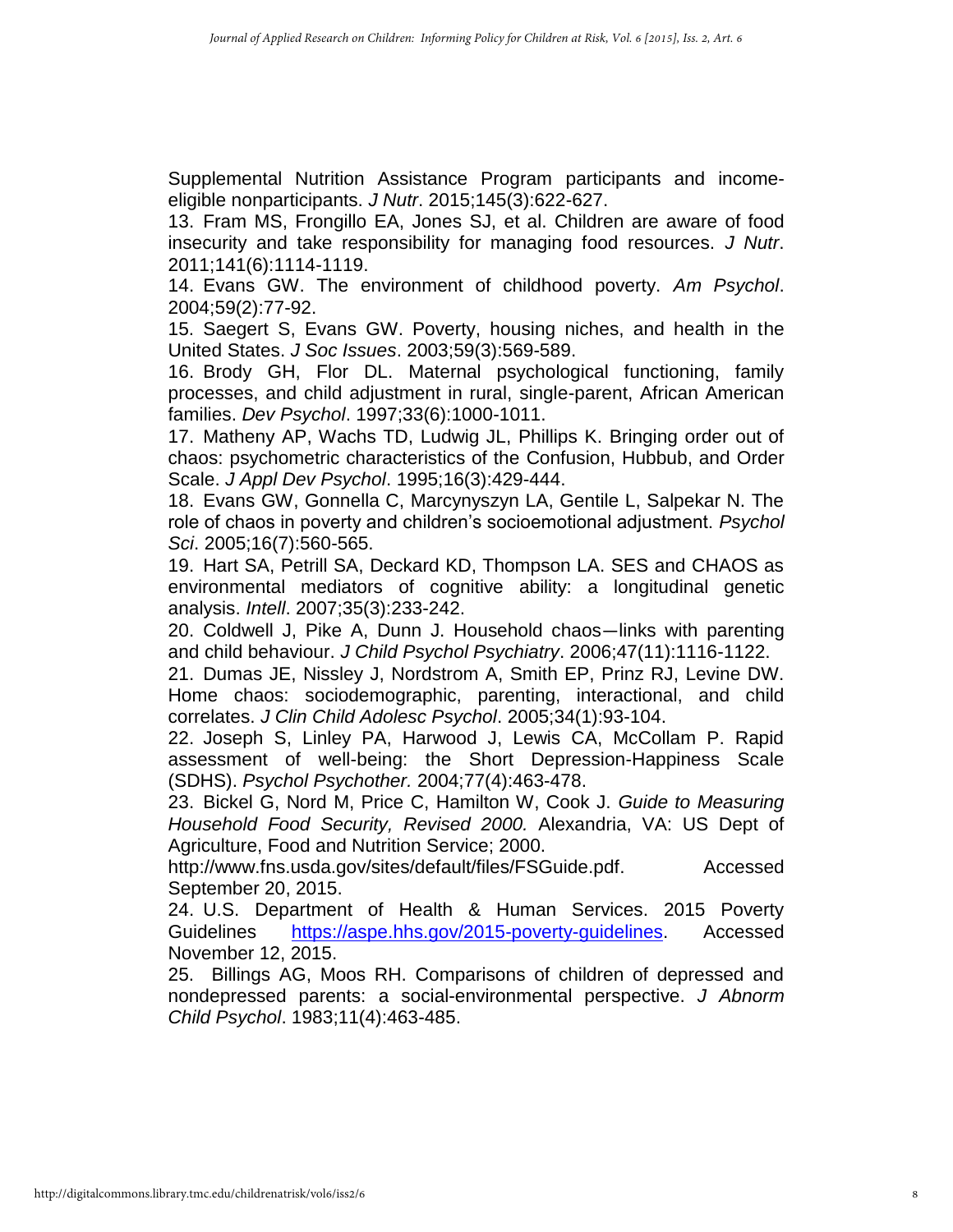26. Brown RC, Clark SL, Dahne J, et al. Testing the temporal relationship between maternal and adolescent depressive and anxiety symptoms in a community sample. *J Clin Child Adolesc Psychol*. 2014;44(4):1-14.

27. Perez-Escamilla R, Pinheiro de Toledo Vianna R. Food insecurity and the behavioral and intellectual development of children: a review of the evidence. *J Appl Res Child.* 2012;3(1):Article 9.

http://digitalcommons.library.tmc.edu/cgi/viewcontent.cgi?article=1071&co ntext=childrenatrisk. Accessed August 15, 2015.

28. Kersten HB, Bennett D. A multidisciplinary team experience with food insecurity & failure to thrive. *J Appl Res Child.* 2012;3(1):Article 6. http://digitalcommons.library.tmc.edu/cgi/viewcontent.cgi?article=1069&co ntext=childrenatrisk. Accessed August 15, 2015.

29. Cox DR. Causality: some statistical aspects. *J Royal Stat Soc*  1992;155(2):291-301.

30. Dzewaltowski DA, Estabrooks PA, Klesges LM, Bull S, Glasgow RE. Behavior change intervention research in community settings: how generalizable are the results? *Health Promot Int*. 2004;19(2):235-245.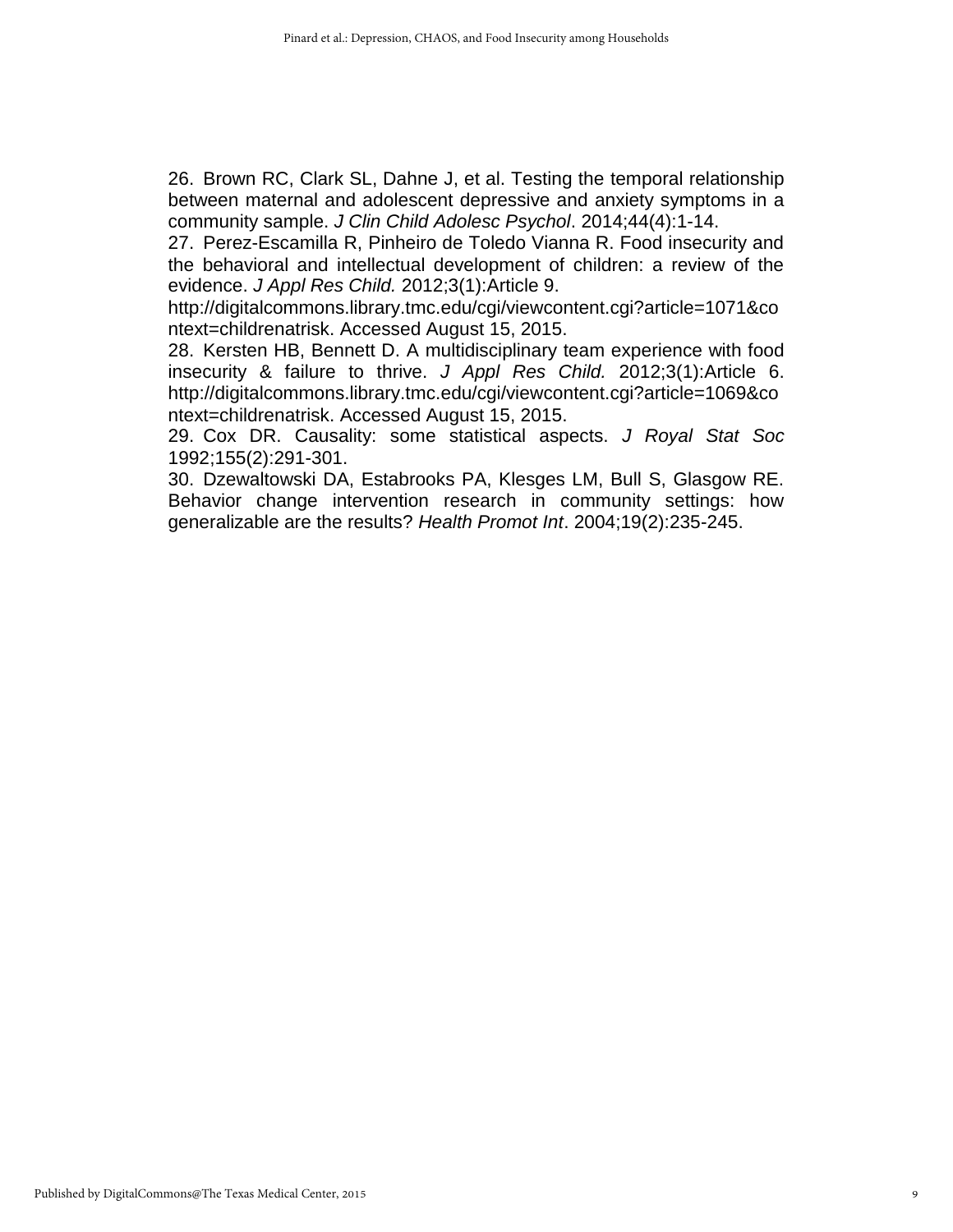| <b>Variables</b>                         | n              | $\frac{1}{2}$ |
|------------------------------------------|----------------|---------------|
| Sex                                      |                |               |
| Male                                     | 62             | 24.6          |
| Female                                   | 190            | 75.4          |
| Age                                      |                |               |
| 18-29                                    | 50             | 19.8          |
| 30-39                                    | 82             | 32.5          |
| 40-44                                    | 28             | 11.1          |
| 45-49                                    | 36             | 14.3          |
| 50-64                                    | 52             | 20.6          |
| 65 and older                             | 4              | 1.6           |
| Race and Ethnicity                       |                |               |
| Non-Hispanic white                       | 78             | 31.0          |
| Non-Hispanic black                       | 105            | 41.7          |
| Hispanic                                 | 31             | 12.3          |
| Other                                    | 38             | 15.1          |
| Education                                |                |               |
| No formal education                      | 4              | 1.6           |
| Grade school                             | $\overline{7}$ | 2.8           |
| High school or equivalent                | 140            | 55.6          |
| Vocational, business, or trade school    | 26             | 10.3          |
| 2-year junior or community college       | 34             | 13.5          |
| 4-year college or university             | 29             | 11.5          |
| Graduate or professional school          | 12             | 4.8           |
| Household Income                         |                |               |
| None                                     | 41             | 16.3          |
| \$5,000 or less                          | 47             | 18.7          |
| \$5,000-\$10,000                         | 31             | 12.3          |
| \$10,001-\$15,000                        | 26             | 10.3          |
| \$15,001-\$20,000                        | 34             | 13.5          |
| \$20,001-\$25,000                        | 26             | 10.3          |
| \$25,001-\$30,000                        | 23             | 9.1           |
| \$30,001-\$35,000                        | 13             | 5.2           |
| \$35,001-\$50,000                        | 11             | 4.4           |
| <b>Marital Status</b>                    |                |               |
| Married or living with partner           | 105            | 41.7          |
| Divorced, widowed, single                | 147            | 58.3          |
| <b>Supplemental Nutrition Assistance</b> |                |               |
| Program Participation                    |                |               |
| No                                       | 104            | 41.3          |
| Yes                                      | 148            | 58.7          |
| <b>Food Security Status</b>              |                |               |
| Marginal and high                        | 67             | 26.6          |
| Low and very low                         | 185            | 73.4          |

|  | Table 1. Sociodemographics and Family Characteristics Among a Sample of |  |  |  |  |  |
|--|-------------------------------------------------------------------------|--|--|--|--|--|
|  | Very Low-income Survey Respondents in Midwest United States (n = 252)   |  |  |  |  |  |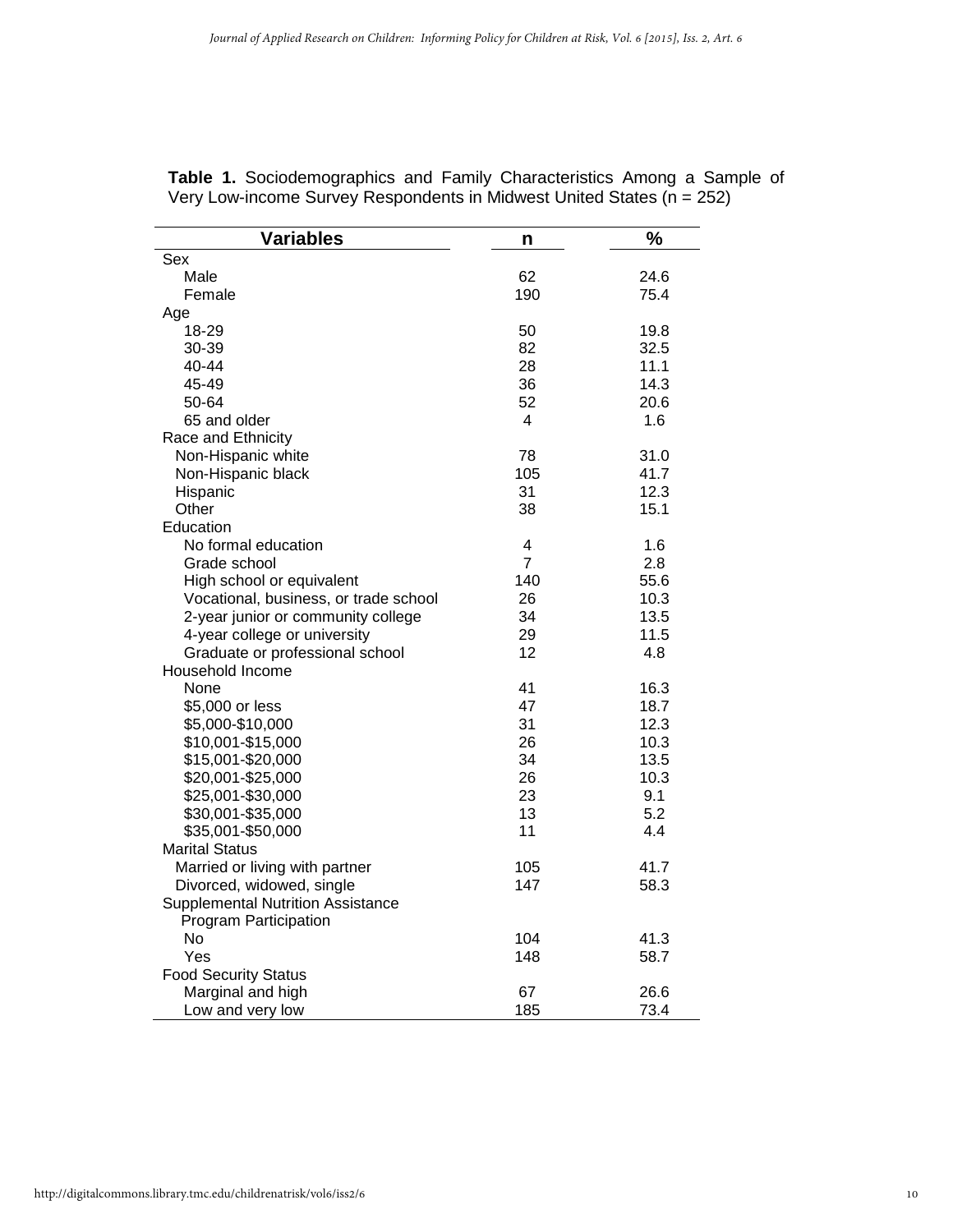|                                |                             | <b>Food Security</b>       |                | P-value  |  |
|--------------------------------|-----------------------------|----------------------------|----------------|----------|--|
| <b>Independent Variables</b>   | <b>Marginal</b><br>and High | Low and<br><b>Very Low</b> | Chi-<br>square |          |  |
| Depression                     |                             |                            |                |          |  |
| Low                            | 32                          | 50 <sup>a</sup>            | 10.52          | $0.005*$ |  |
| Medium                         | 20                          | 64 <sup>b</sup>            |                |          |  |
| High                           | 15                          | 71 <sup>b</sup>            |                |          |  |
| <b>CHAOS</b>                   |                             |                            |                |          |  |
| Low                            | 41                          | 52 <sup>a</sup>            | 23.44          | $0.000*$ |  |
| Medium                         | 14                          | 62 <sup>b</sup>            |                |          |  |
| High                           | 12                          | 71 <sup>b</sup>            |                |          |  |
| Sex                            |                             |                            |                |          |  |
| Male                           | 17                          | 45                         | 0.03           | 0.864    |  |
| Female                         | 50                          | 140                        |                |          |  |
| Age                            |                             |                            |                |          |  |
| Between 18 and 39              | 40                          | 92                         | 1.96           | 0.161    |  |
| 40 years and older             | 27                          | 93                         |                |          |  |
| Race and Ethnicity             |                             |                            |                |          |  |
| Non-Hispanic white             | 20                          | 58                         | 0.42           | 0.936    |  |
| Non-Hispanic black             | 30                          | 75                         |                |          |  |
| Hispanic                       | 8                           | 23                         |                |          |  |
| Other                          | 9                           | 29                         |                |          |  |
| Education                      |                             |                            |                |          |  |
| High school or less            | 32                          | 119                        | 5.62           | $0.018*$ |  |
| Greater than high school       | 35                          | 66                         |                |          |  |
| Household Income               |                             |                            |                |          |  |
| Zero to \$10,000               | 22                          | 97                         | 7.79           | $0.005*$ |  |
| \$10,001 and above             | 45                          | 87                         |                |          |  |
| <b>Marital Status</b>          |                             |                            |                |          |  |
| Married or living with partner | 25                          | 80                         | 0.71           | 0.399    |  |
| Divorced, widowed, single      | 42                          | 105                        |                |          |  |

**Table 2.** Chi-square Tests Describing Statistical Relationships Between Independent Variables and Food Security Status (n = 252)

\*: Indicates statistical significance (p < 0.05) when two groups.

a, b: Indicate statistical significance when more than two groups.